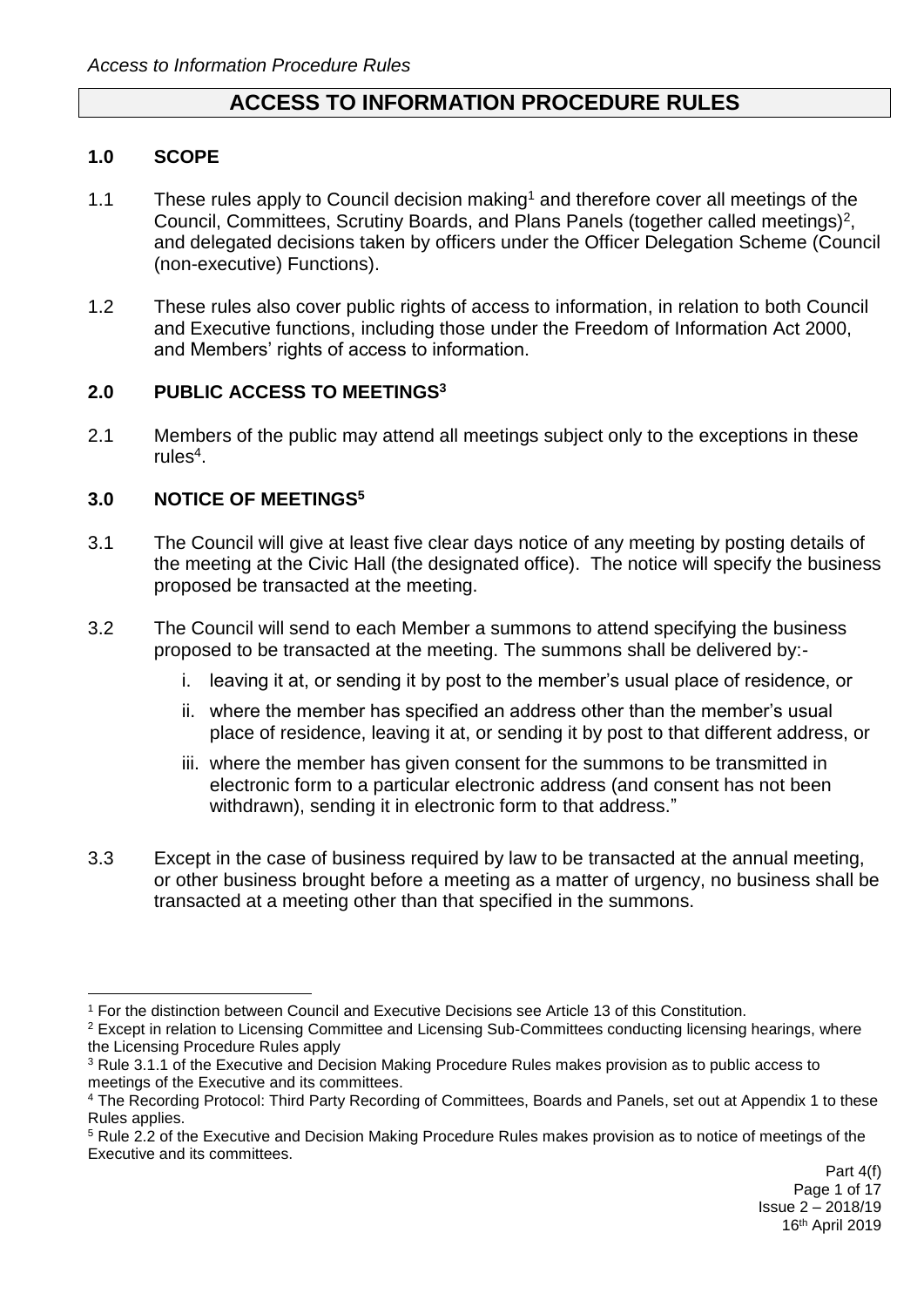# **4.0 PUBLIC ACCESS TO AGENDA AND REPORTS BEFORE THE MEETING<sup>6</sup>**

- 4.1 The Council will make copies of the agenda and reports open to the public available for inspection at the designated office at least 5 clear days before the meeting, except that where a meeting is convened at shorter notice, the copies of the agenda and reports shall be open to inspection from the time the meeting is convened.
- 4.2 Where an item is added to the agenda, and the report is open to the public, copies of any report for the meeting relating to the item, and the revised agenda shall be available for inspection from the time the item is added to the agenda.
- 4.3 Where copies of the agenda and reports open to the public are not made available for inspection in this way, an item of business will not be considered unless by reason of special circumstances, which shall be specified in the minutes, the chair of the meeting is of the opinion that the item should be considered at the meeting as a matter of urgency.

## **5.0 PUBLIC ACCESS TO COPIES**

- 5.1 Copies of those documents and notices which are published on the Council's website in accordance with these rules, and also in accordance with the Executive and Decision Making Procedure Rules, will be made available for inspection by the public on request during office hours at the authority's offices at Civic Hall, Leeds.
- 5.2 The Council will supply copies of:
	- (a) any agenda and reports which are open to public inspection;
	- (b) any further statements or particulars necessary to indicate the nature of the items in the agenda; and
	- (c) if the Monitoring Officer thinks fit, copies of any other documents supplied to Members in connection with an item to any person on payment of a charge for postage, copying and any other costs.
- 5.3 The Council will make available for the use of members of the public present at meetings, a reasonable number of copies of the agenda and of those reports which are open to the public.

# **6.0 PUBLIC ACCESS TO RECORDS OF DECISIONS**

## 6.1 **Records of Decisions Taken at Meetings**

For six years after a meeting, the Council will make available for inspection, and following a request made on behalf of a newspaper, and on payment being made of postage, copying or any other necessary charge, the Head of Governance and Scrutiny Support will arrange to supply copies of the following:

<sup>1</sup> <sup>6</sup> Rule 2.2 of the Executive and Decision Making Procedure Rules makes provision as to publication of agendas and reports for meetings of the Executive and its committees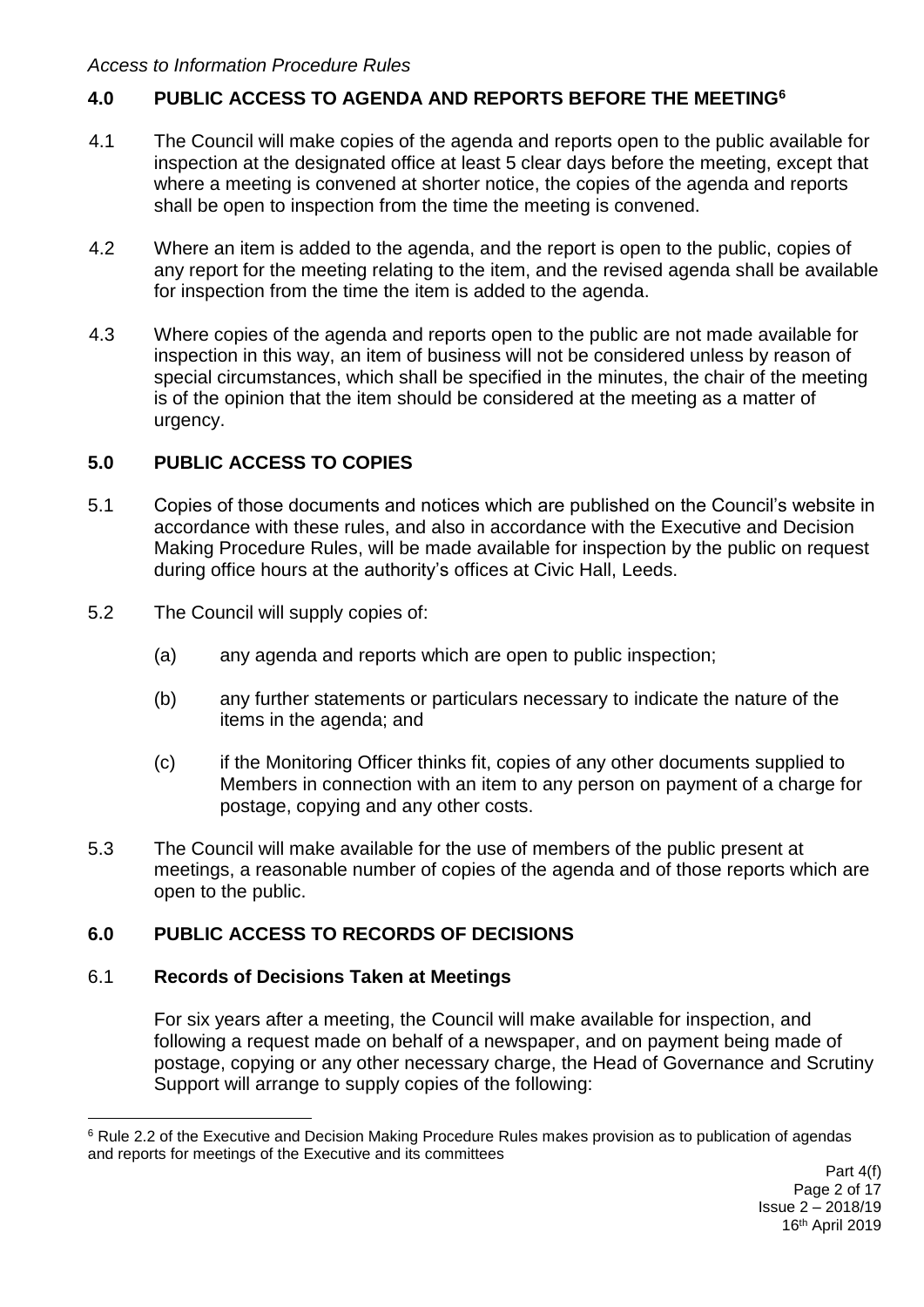- (a) the minutes of the meeting excluding any part of the minutes of proceedings when the meeting was not open to the public or which disclose exempt or confidential information;
- (b) a summary of any proceedings not open to the public where the minutes open to inspection would not provide a reasonably fair and coherent record;
- (c) the agenda for the meeting; and
- (d) reports relating to items when the meeting was open to the public

## **6.2 Records of Decisions Taken By Officers<sup>7</sup>**

As soon as reasonably practicable after a significant operational decision taken by an officer in relation to a Council Function, the officer will produce a written record of the decision and arrange for its publication on the Council's website together with the report in relation to the decision made. The record will include;

- A record of the decision including the date it was made,
- a statement of the reasons for it,
- details of any alternative options considered and rejected by the officer at the time of making the decision, and
- a record of any interest declared by any Executive Member consulted by the officer who made the decision together with a note of any dispensation granted in respect of that interest.

The written record will be retained and made available for inspection by the public for a period of six years beginning with the date of the decision to which it relates.

Following a request, and on payment being made of postage, copying or any other necessary charge, the Head of Governance and Scrutiny Support will arrange to supply a copy of delegated decision notice and report in relation to an officer decision

## **7.0 PUBLIC ACCESS TO BACKGROUND PAPERS**

#### 7.1 **List of background papers**

The author of a report will set out in every report a list of those documents (called background papers) relating to the subject matter of the report which in his/her opinion:

- (a) disclose any facts or matters on which the report or an important part of the report is based; and
- (b) have been relied on to a material extent in preparing the report

<sup>1</sup> <sup>7</sup> In accordance with The Openness of Local Government Bodies Regulations 2014, a written record of the decision and the reasons for it, together with the date of the decision, produced in accordance with any other statutory requirement, will be sufficient to satisfy the requirement to produce a written record set out in this rule.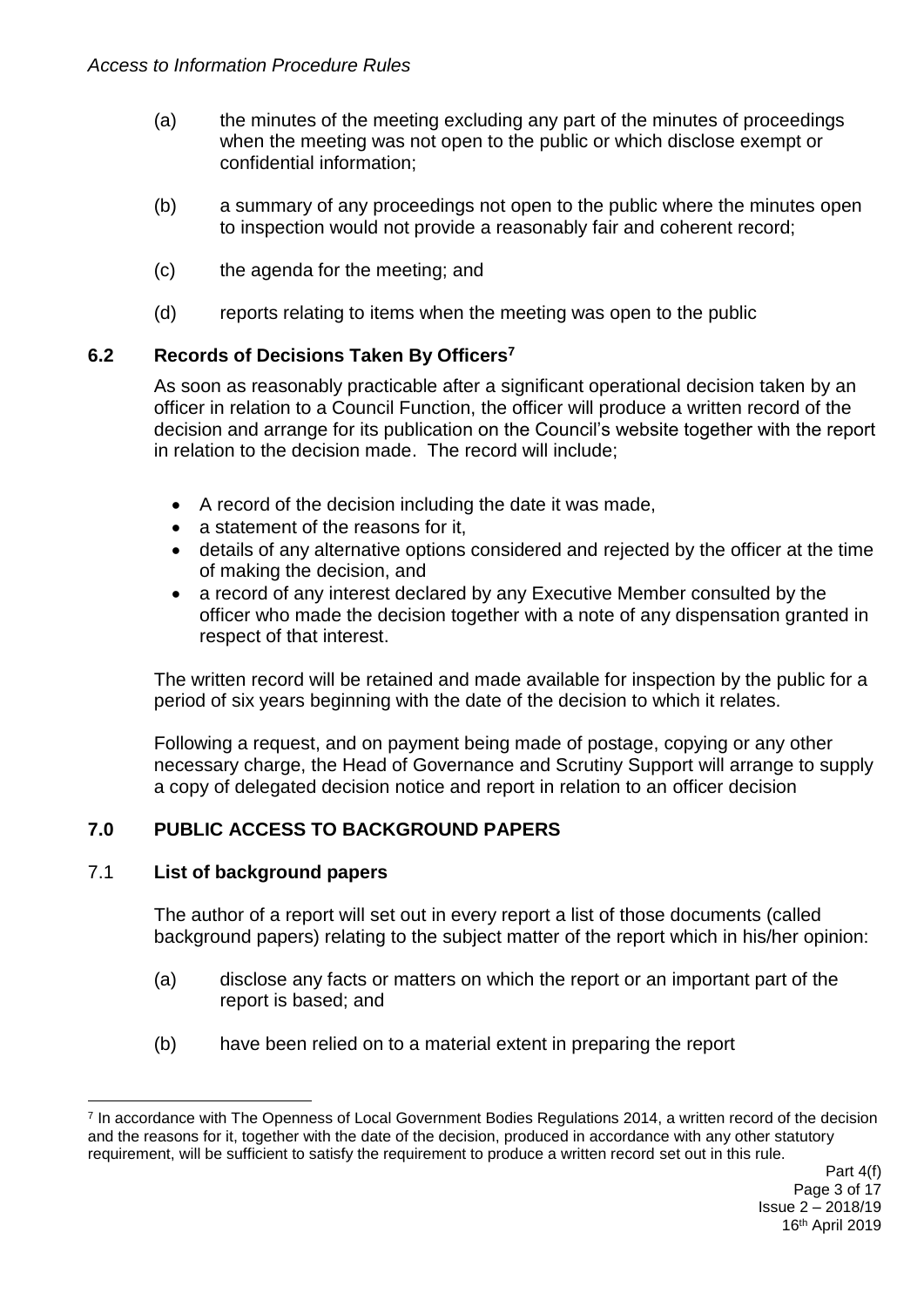but this does not include published works or those which disclose confidential or exempt information (as defined in Rules 9 and 10), nor in respect of executive reports, does this include the advice of a political advisor, or any draft report or document.

# 7.2 **Public inspection**

- (a) A copy of each of the documents listed will be:
	- i. published on the Council's website at the same time as the report is available for public inspection, and
	- ii. made available to a member of the public during office hours at the authorities offices at Civic Hall, Leeds, on payment of the Council's reasonable fee.
- (b) The Council will make available for public inspection for four years after the date of the meeting one copy of each of the documents on the list of background papers.

# **8.0 EXCLUSION OF PUBLIC ACCESS**

- 8.1 The Monitoring Officer will exclude access by the public to reports which in his/her opinion contain confidential information, (as defined in Rule 9).
- 8.2 If the Monitoring Officer thinks fit, access by the public may also be excluded in respect of reports which in his/her opinion relate to items during which, in accordance with Rule 10 the meeting is likely not to be open to the public.
- 8.3 Such reports will be marked "Not for publication" together with "confidential information" or the exemption relied upon.
- 8.4 Where an exemption is relied upon, any such report must contain the reasons why, as in all in the circumstances of the case, the public interest in maintaining the exemption outweighs the public interest in disclosing the information.

## **9.0 CONFIDENTIAL INFORMATION – REQUIREMENT TO EXCLUDE PUBLIC ACCESS**

- 9.1 The public<sup>8</sup> must be excluded from meetings whenever it is likely in view of the nature of the business to be transacted or the nature of the proceedings that confidential information would be disclosed. Likewise, public access to reports, background papers, and minutes will also be excluded.
- 9.2 Confidential information means<sup>9</sup>

1

(a) information given to the Council by a Government Department on terms which forbid its public disclosure or

<sup>&</sup>lt;sup>8</sup> Members of the Council and officers attending the meeting in the course of their employment shall not be considered to be members of the public.

<sup>9</sup> Care should be taken to ensure that partners are aware of this definition of Confidential Information which will apply to information which they choose to share with the Council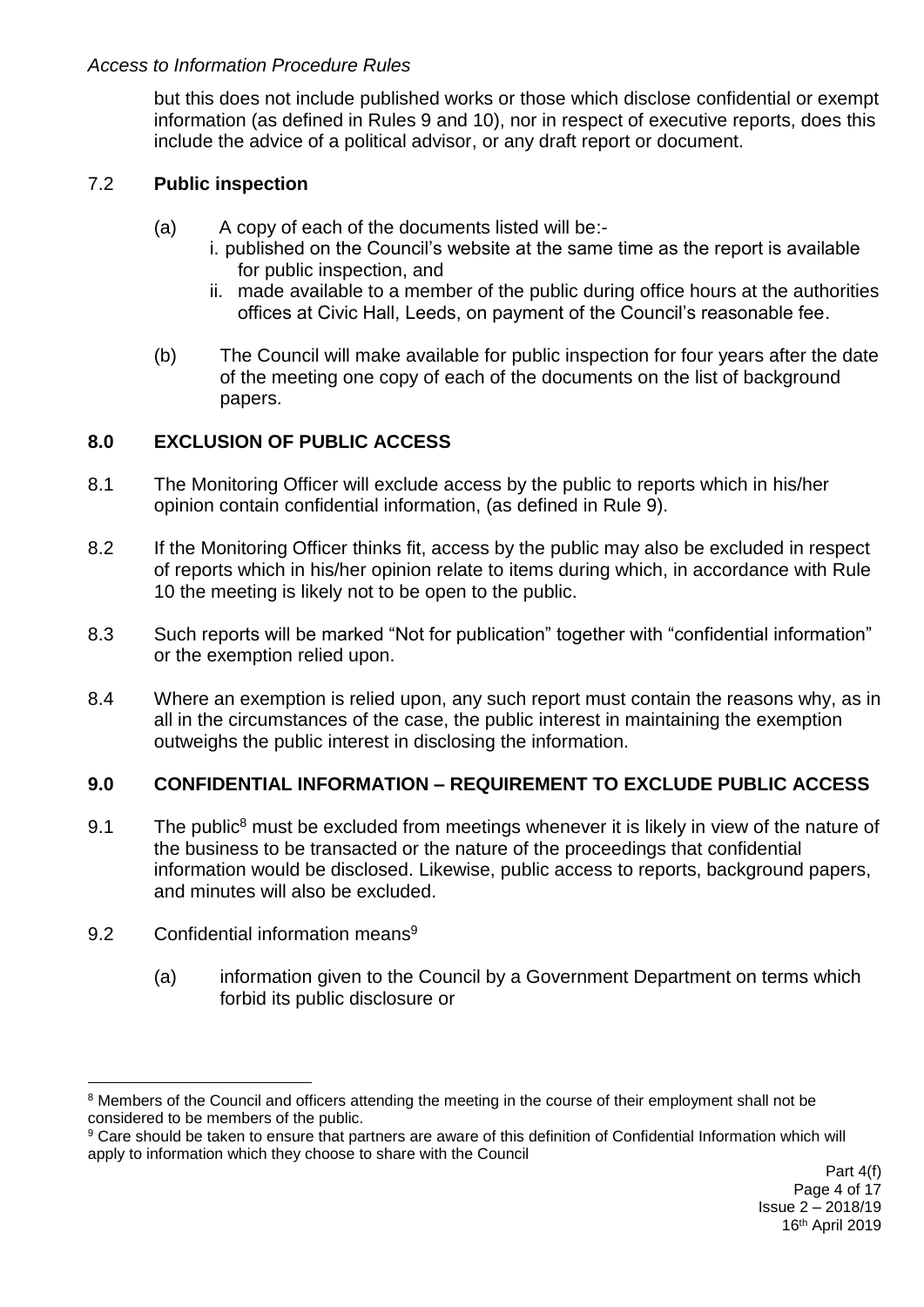1

(b) information the disclosure of which to the public is prohibited by or under another Act or by Court Order. Generally personal information which identifies an individual, must not be disclosed under the data protection and human rights rules.

### **10.0 EXEMPT INFORMATION – DISCRETION TO EXCLUDE PUBLIC ACCESS**

- 10. 1 The public<sup>10</sup> may be excluded from meetings whenever it is likely in view of the nature of the business to be transacted or the nature of the proceedings that exempt information would be disclosed provided:
	- (a) the meeting resolves so to exclude the public, and that resolution identifies the proceedings or part of the proceedings to which it applies, and
	- (b) that resolution states by reference to the descriptions in Schedule 12A to the Local Government Act 1972 (paragraph 10.4 below) the description of the exempt information giving rise to the exclusion of the public.
	- (c) that resolution states, by reference to reasons given in a relevant report or otherwise, in all the circumstances of the case, the public interest in maintaining the exemption outweighs the public interest in disclosing the information.
- 10.2 In these circumstances, public access to reports, background papers and minutes will also be excluded.
- 10.3 Where the meeting will determine any person's civil rights or obligations, or adversely affect their possessions, Article 6 of the Human Rights Act 1998 establishes a presumption that the meeting will be held in public unless a private hearing is necessary for one of the reasons specified in Article 6.
- 10. 4 Exempt information means<sup>11</sup> information falling within the following categories (subject to any condition):

| Category                                                                   | <b>Condition</b>                                                                                                                                                                                        |
|----------------------------------------------------------------------------|---------------------------------------------------------------------------------------------------------------------------------------------------------------------------------------------------------|
| 1. Information relating to any individual.                                 | Information is exempt if and so long, as in<br>all the circumstances of the case, the<br>public interest in maintaining the<br>exemption outweighs the public interest in<br>disclosing the information |
| 2. Information which is likely to reveal the<br>identity of an individual. | Information is exempt if and so long, as in<br>all the circumstances of the case, the<br>public interest in maintaining the<br>exemption outweighs the public interest in<br>disclosing the information |

<sup>&</sup>lt;sup>10</sup> Members of the Council and officers attending the meeting in the course of their employment shall not be considered to be members of the public.

<sup>11</sup> Care should be taken to ensure that partners are aware of this definition of Exempt Information which will apply to information which they choose to share with the Council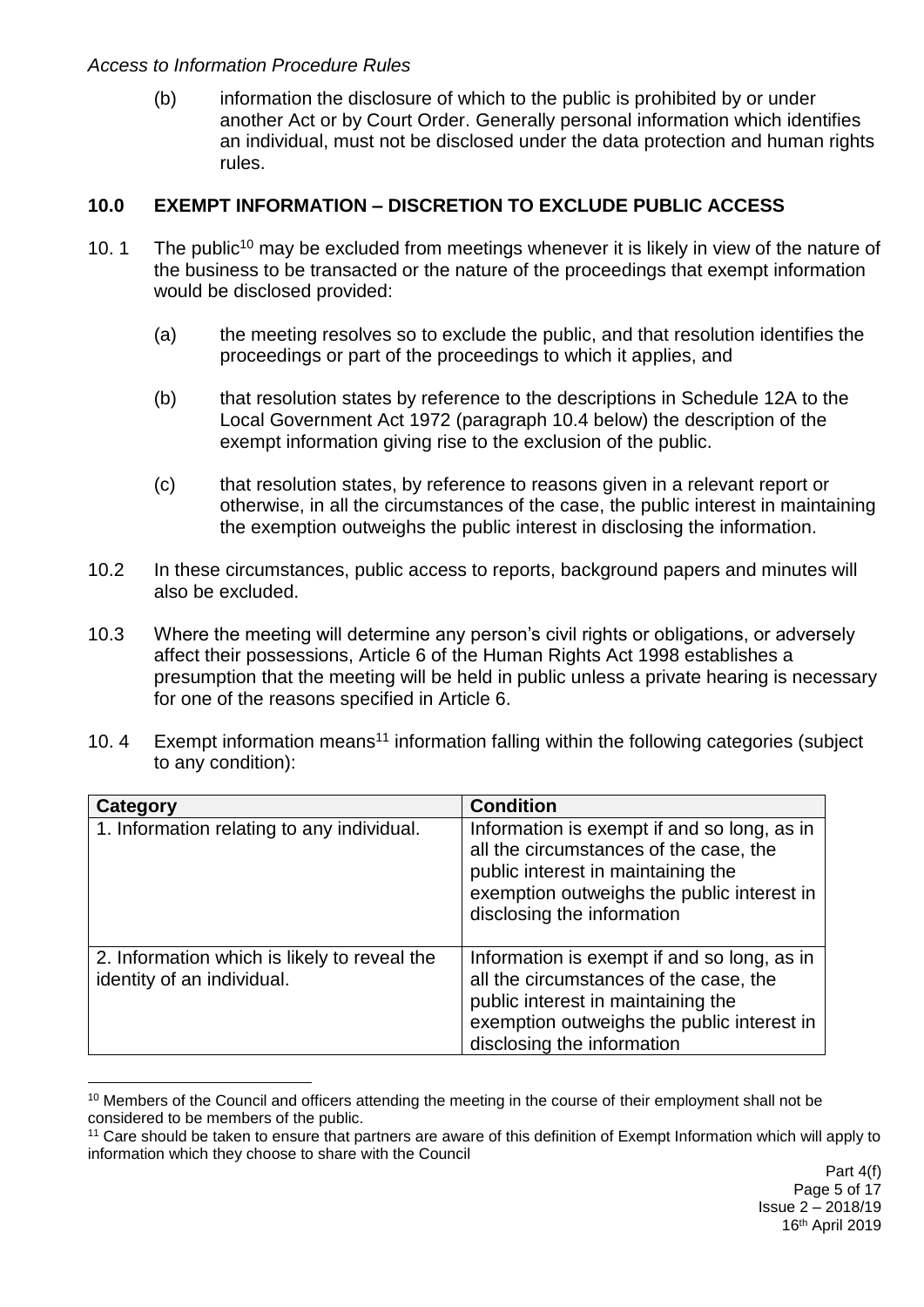| Category | <b>Condition</b> |
|----------|------------------|
|          |                  |
|          |                  |

Part 4(f) Page 6 of 17 Issue 2 – 2018/19 16th April 2019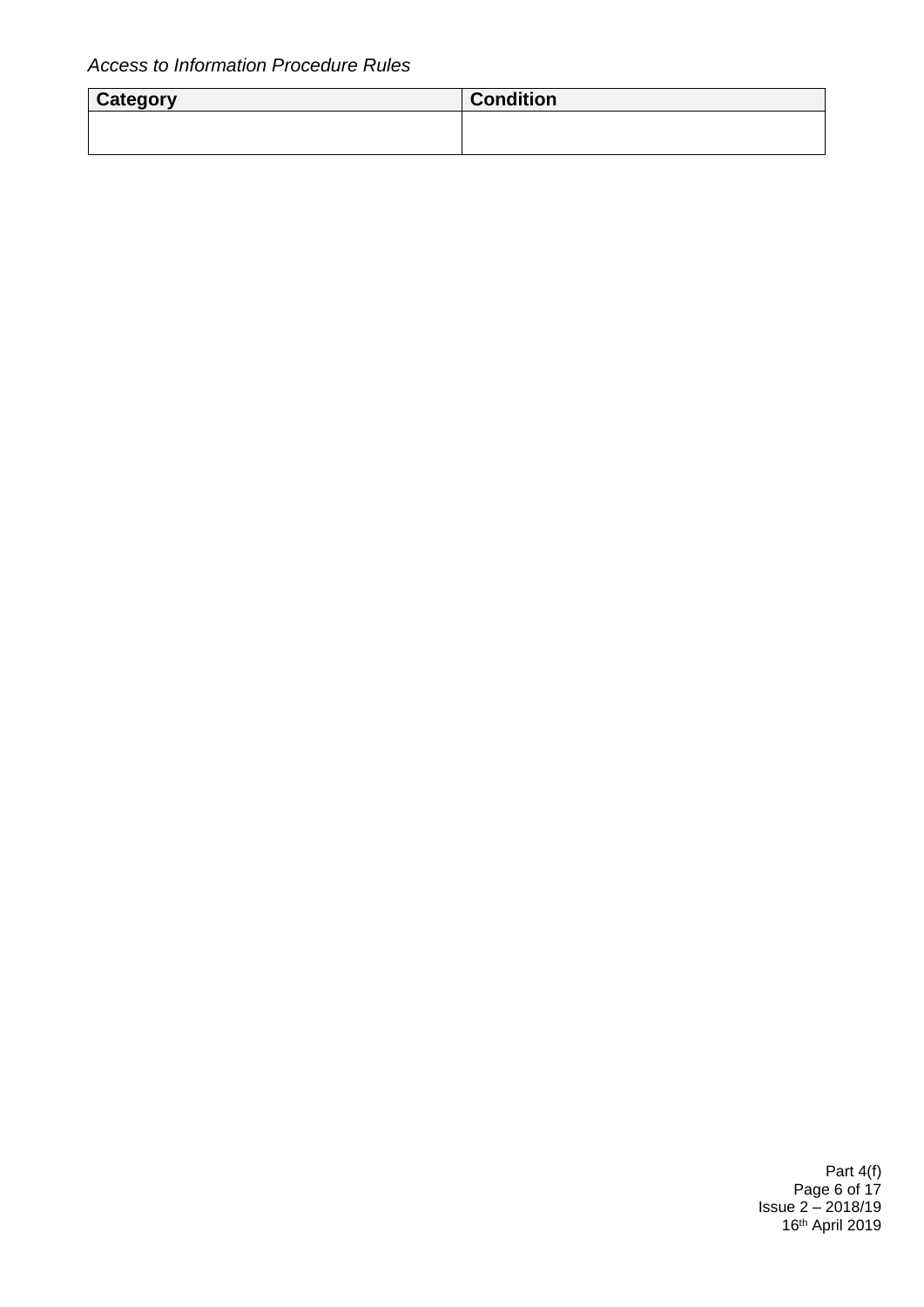| 3. Information relating to the financial or<br>business affairs of any particular person<br>(including the authority holding that<br>information).                                                                                                                       | Information is exempt if and so long, as in<br>all the circumstances of the case, the<br>public interest in maintaining the<br>exemption outweighs the public interest in<br>disclosing the information                                                                                                   |
|--------------------------------------------------------------------------------------------------------------------------------------------------------------------------------------------------------------------------------------------------------------------------|-----------------------------------------------------------------------------------------------------------------------------------------------------------------------------------------------------------------------------------------------------------------------------------------------------------|
|                                                                                                                                                                                                                                                                          | Information within paragraph 3 is not<br>exempt if it must be registered under<br>various statutes, such as the Companies<br>Acts or the Charities Act 2011.                                                                                                                                              |
|                                                                                                                                                                                                                                                                          | "Financial or business affairs" includes<br>contemplated, as well as past or current,<br>activities                                                                                                                                                                                                       |
| 4. Information relating to any consultations<br>or negotiations, or contemplated<br>consultations or negotiations, in connection<br>with any labour relations matter arising<br>between the authority or a Minister of the<br>Crown and employees of, or officer-holders | Information is exempt if and so long, as in<br>all the circumstances of the case, the<br>public interest in maintaining the<br>exemption outweighs the public interest in<br>disclosing the information                                                                                                   |
| under the authority.                                                                                                                                                                                                                                                     | "Labour relations matter" are as specified<br>in paragraphs (a) to (g) of section $218(1)$<br>of the Trade Unions and Labour Relations<br>(Consolidation) Act 1992, i.e. matters<br>which may be the subject of a trade<br>dispute within the meaning of that Act or<br>any dispute about any such matter |
| 5. Information in respect of which a claim<br>to legal professional privilege could be<br>maintained in legal proceedings.                                                                                                                                               | Information is exempt if and so long, as in<br>all the circumstances of the case, the<br>public interest in maintaining the<br>exemption outweighs the public interest in<br>disclosing the information                                                                                                   |
| 6. Information which reveals that the<br>authority proposes -<br>(a) to give under any enactment a notice<br>under or by virtue of which requirements<br>are imposed on a person; or<br>(b) to make an order or direction under any<br>enactment                         | Information is exempt if and so long, as in<br>all the circumstances of the case, the<br>public interest in maintaining the<br>exemption outweighs the public interest in<br>disclosing the information                                                                                                   |
| 7. Information relating to any action taken<br>or to be taken in connection with the<br>prevention, investigation or prosecution of<br>crime                                                                                                                             | Information is exempt if and so long, as in<br>all the circumstances of the case, the<br>public interest in maintaining the<br>exemption outweighs the public interest in<br>disclosing the information                                                                                                   |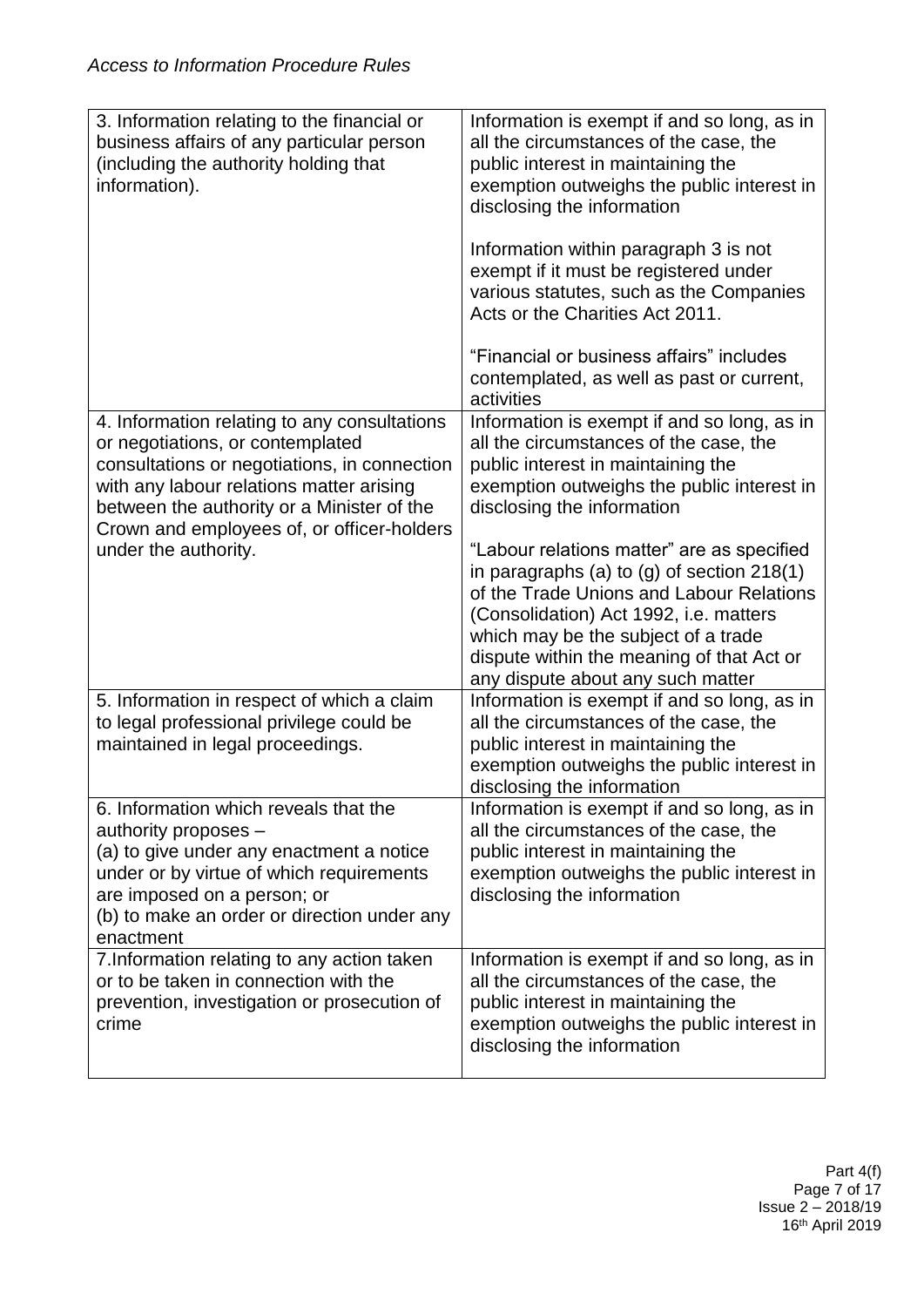Information falling within any of paragraphs 1-7 is not exempt information if it relates to proposed development for which the local planning authority may grant itself planning permission under regulation 3 of the Town and Country Planning General Regulations 1992.

### **10.5 Disorderly Conduct – discretion to exclude public**

The public may also be excluded from meetings, where the meeting so resolves, in the exercise of a lawful power of exclusion in order to maintain orderly conduct or to prevent misbehaviour at a meeting.

## **11.0 PUBLIC ACCESS TO OTHER INFORMATION - FREEDOM OF INFORMATION**

- 11.1 Where a member of the public makes a request for information under the Freedom of Information (FOI) Act 2000, they will be informed in writing by the Council whether it holds such information, and if that is the case, they will have that information communicated to them, unless an exemption applies.
- 11.2 An FOI request must be in writing, state the name of the applicant and an address for correspondence, and describe the information requested. A request will be treated as made in writing where the text is transmitted by electronic means (e-mail), is received in legible form, and is capable of being used for subsequent reference.
- 11.3 FOI requests will be dealt with by the FOI practitioner for the relevant service area.
- 11.4 FOI requests must generally be dealt with within 20 working days of receipt.
- 11.5 The Council will not comply with FOI requests where one or other of the exemptions applies. These include:
	- information which is otherwise reasonably accessible
	- information intended for future publication
	- information where disclosure would be likely to prejudice
		- the national or local economy
		- crime prevention/detection, prosecutions, and certain civil proceedings
		- health and safety
		- commercial interests
	- information provided in confidence
	- personal information
- 11.6 In relation to most of the exemptions, the Council must also apply the 'public interest test. Even where the terms of an exemption seem to apply, the Council is still under a duty to disclose, unless the public interest in maintaining the exemption outweighs the public interest in disclosure.
- 11.7 Further details about FOI, how to make an FOI request and the FOI practitioners are contained in the document 'Freedom of Information Act 2000 – Your Right to Information from Leeds City Council' on the Council's website.

Part 4(f) Page 8 of 17 Issue 2 – 2018/19 16th April 2019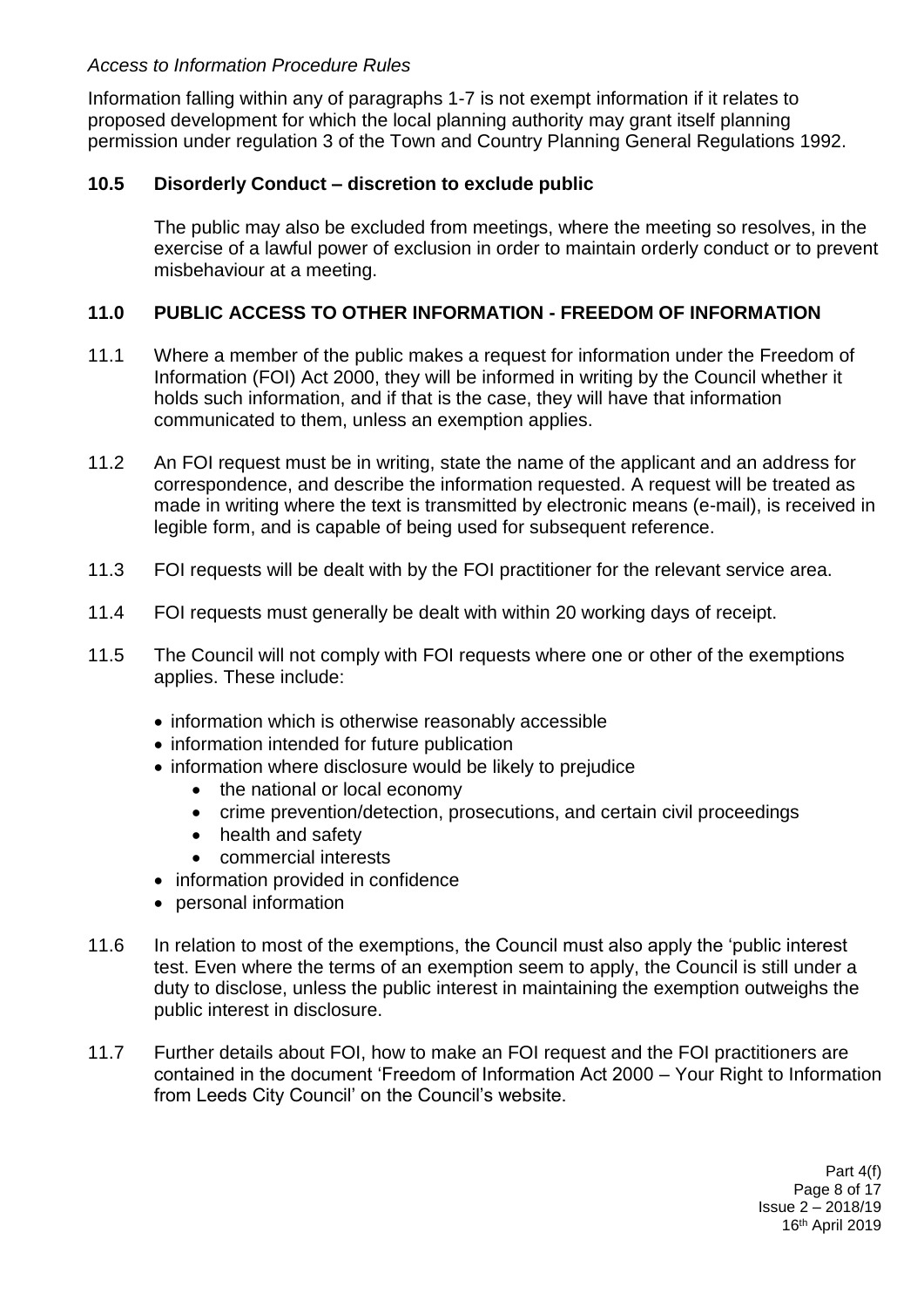# **12.0 MEMBERS ACCESS - STATUTORY RIGHTS**

#### 12.1 **Material relating to forthcoming business**

- (a) All Members are entitled to inspect any document which is in the possession or under the control of the Executive or its committees and contains material relating to any business to be transacted at a public meeting unless
	- (i) it contains exempt information falling within Rules 10.4.1, 10.4.2, 10.4.4, 10.4.5 and 10.4.7 above; or
	- (ii) it contains exempt information falling within Rule 10.4.3 above to the extent that the information relates to any terms proposed or to be proposed by or to the authority in the course of negotiations for a contract; or
	- (iii) it contains the advice of a political adviser or
	- (iv) it is a draft report or draft background paper
	- $(v)$  it is not a report or a background paper as defined in Rule 7
- (b) All Members are entitled to inspect any document which is in the possession of or under the control of the Council and contains material relating to any business to be transacted at a meeting of the Council or any of its committees or sub-committees unless
	- (i) it contains exempt information falling within Rules 10.4.1, 10.4.2, 10.4.4, 10.4.5 and 10.4.7 above or
	- (ii) it contains exempt information falling within Rule 10.4.3 above to the extent that the information relates to any terms proposed or to be proposed by or to the authority in the course of negotiations for a contract.

#### 12.2 **Material relating to Key Decisions by Directors**

All Members of the Council will be entitled to inspect any document in the possession or under the control of the Executive or its committees which relates to any Key Decision made by a Director unless any of the exceptions in Rule 12.1 applies.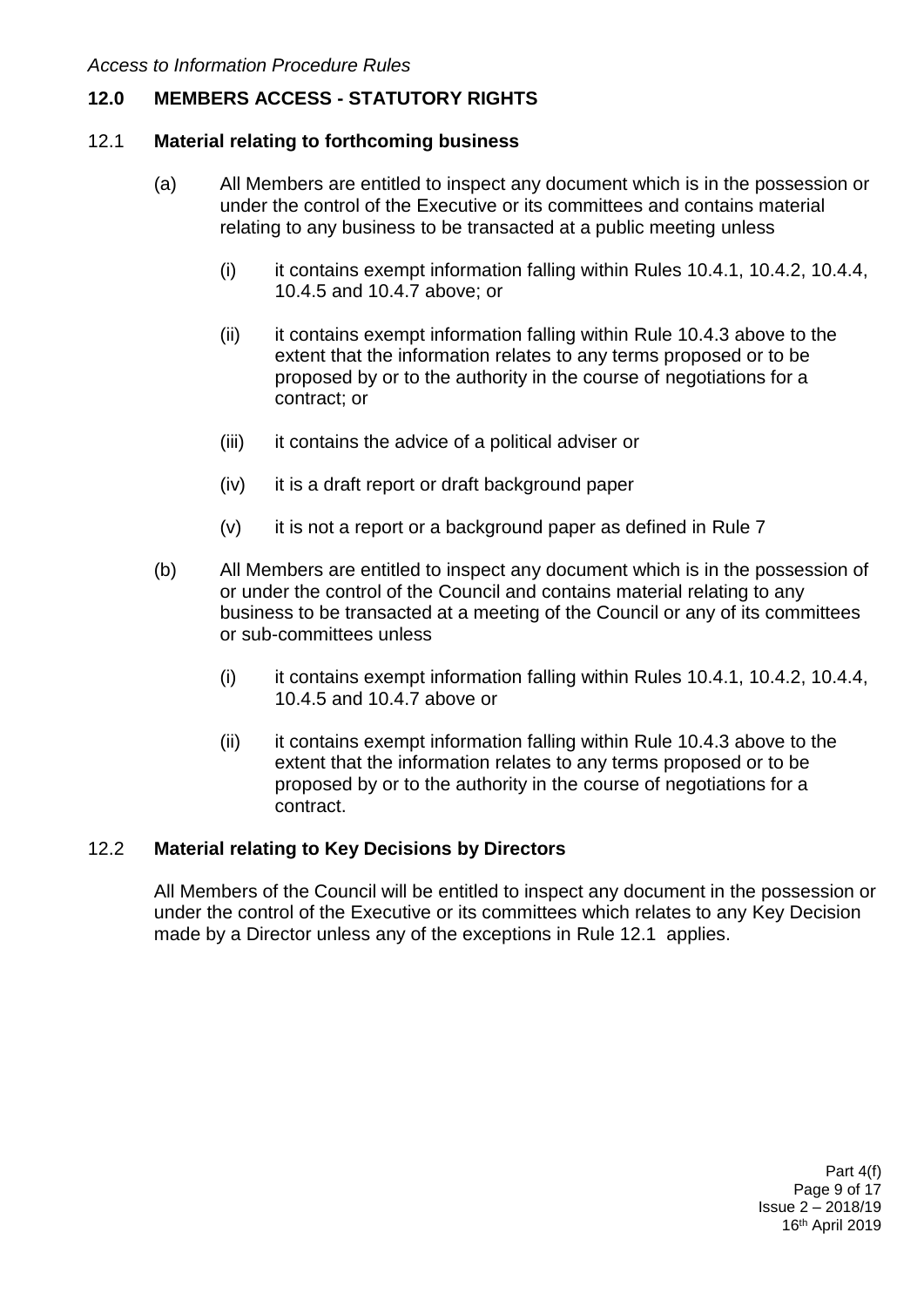# **13.0 SCRUTINY MEMBERS ACCESS– ADDITIONAL STATUTORY RIGHTS**

#### 13.1 **Rights to copies**

Subject to the limits below, a member of a Scrutiny Board (including its sub-committees) will be entitled to copies of any document which is in the possession or control of

- (a) the Executive or its committees and which contains material relating to any business transacted at a meeting of the Executive or its committees; or
- (b) a Director and which contains material relating to an officers decision.

#### 13.2 **Limit on rights**

A Scrutiny member will not be entitled to:

- (a) any document that is in draft form;
- (b) any part of a document that contains exempt or confidential information, unless that information is relevant to an action or decision they are reviewing or scrutinising or intend to scrutinise; or
- (c) the advice of a political adviser or assistant.

### **14.0 MEMBERS ACCESS – NEED TO KNOW**

#### 14.1 **Meaning of the Need to Know**

Members have the right to seek information, explanation and advice which they may reasonably need in order to assist them in properly discharging their duties as a Member of the Council**.** This can range from a request for general information about some aspect of the Council's activities to a request for specific information on behalf of a constituent. Such approaches should normally be made to the relevant Director.

#### 14.2 **The Nature of Requests**

Members should:

- (i) avoid over-involvement in issues raised by individual constituents
- (ii) be particularly careful when having direct contact with relatively junior officers, to avoid the appearance of abusing their position
- (iii) justify the request in specific terms, unless circumstances exist where a Member's need to know will be presumed – for example where a Member is on a committee and wants to inspect documents relating to that committee's business, or where the information requested is already in the public domain

Part 4(f) Page 10 of 17 Issue 2 – 2018/19 16th April 2019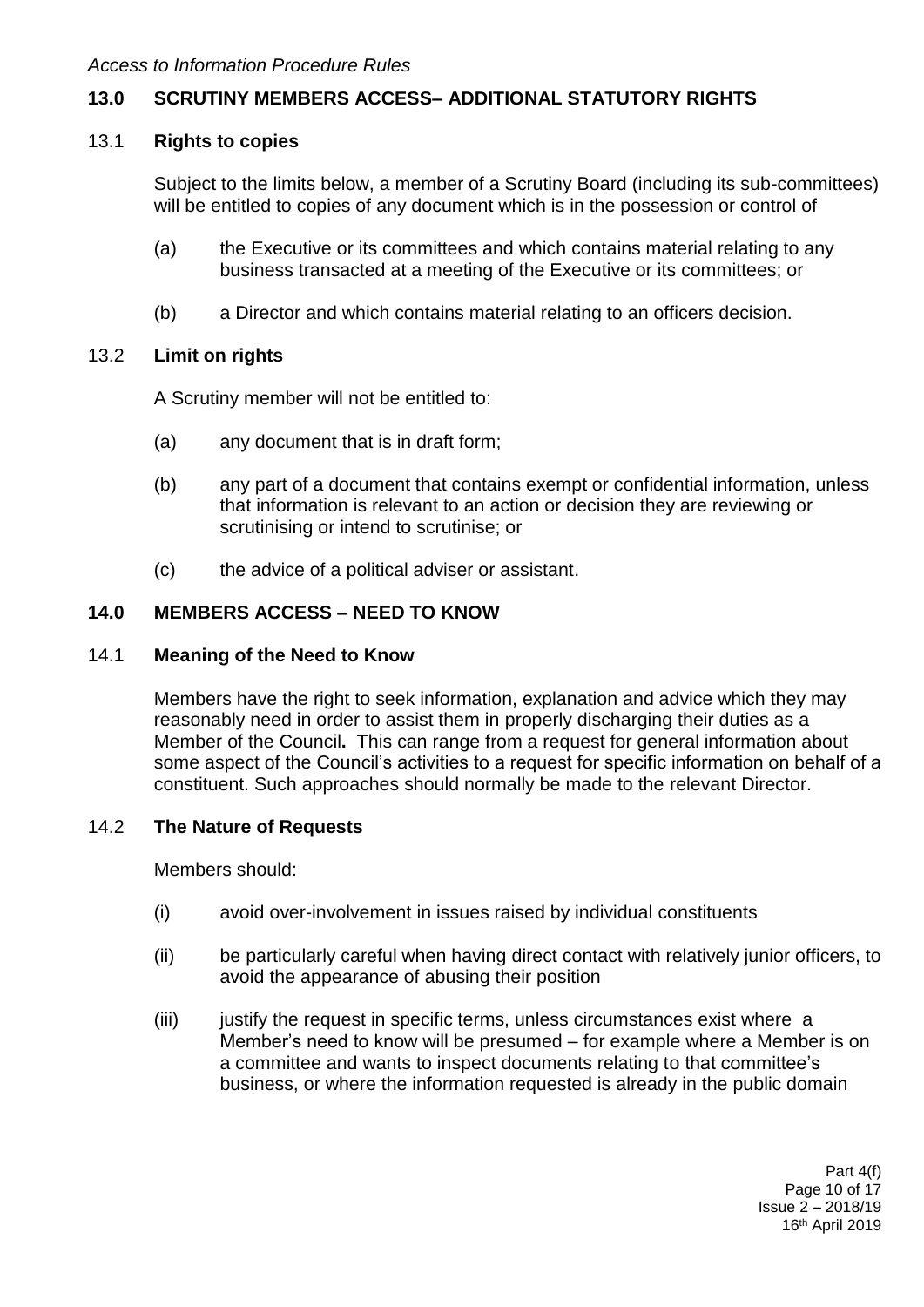(iv) only use the information for the purpose for which it was provided, and get the prior agreement of the relevant Director to any disclosures to the press or the public

#### 14.3 **Limit on rights**

There are a number of factors which may limit or outweigh a Member's need to know, including:

- (i) the need to know does not extend to a 'roving commission' through Council documents
- (ii) the need to know would only extend to personal information in exceptional cases
- (iii) draft documents compiled in the context of emerging Council policies, and draft reports will not usually be disclosed
- (iv) a Member of one party group will not have a need to know in relation to a document prepared for another party group
- (v) documents prepared specifically for one Member will not, unless he/she agrees, normally be provided to another Member
- (vi) documents will not be disclosed where the relevant Director believes that use of those documents by a Member may prejudice the Council's or the public interest.
- (vii) the level of resources required to deal with locating and supplying documents.

#### 14.4 **Procedure**

- 14.4.1 Whether a Member has a need to know will be determined initially by the Director who holds the document in question (with advice from the Monitoring Officer). The Director must not have regard to party political advantage, nor must the Director's determination have the effect of preventing the Member concerned from giving evidence in Court, or of penalising the Member for so doing.
- 14.4.2 All internal documents and copies produced to any Member for inspection in accordance with this Rule will be produced on the basis that, in the absence of malice, officers are expressly indemnified in respect of any claim in litigation that may result from such publication.

## **15.0 RIGHTS OF APPEAL**

## 15.1 **Appeals against refusals of FOI requests**

If an FOI request is refused by an FOI practitioner, the applicant may invoke the Council's compliments and complaints procedure. FOI requests are dealt with at stage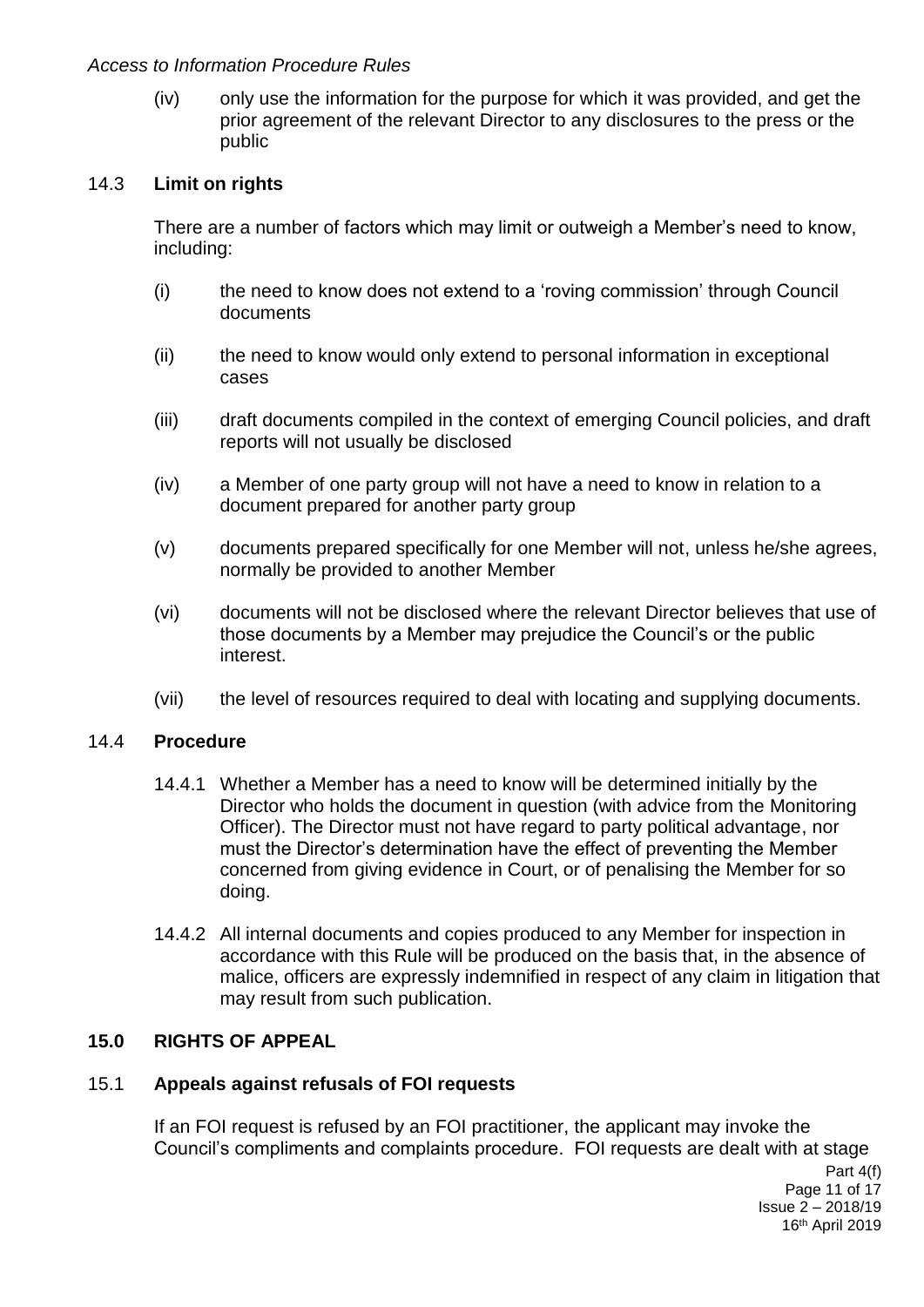2 of such procedure, and in the case of requests where the public interest test applies the officer dealing with the complaint will consult with the relevant Executive Member for their service. If the complaint does not result in the disclosure of the relevant information an applicant may then apply to the Information Commissioner for a decision as to whether the Council has complied with the relevant provisions of the Freedom of Information Act 2000.

## 15.2 **Appeals where Public Access is denied to a Report or Background Papers**

- 15.2.1 If a member of the public is denied access to a report or background papers under these Rules, they may appeal at the relevant meeting by giving notice in writing to the Head of Governance and Scrutiny Support, such notice to be received not less than 24 hours before the relevant meeting is due to be held. Any such appeal will be considered as the first item on the agenda.
- 15.2.2 The person making the appeal may provide written submissions to the Head of Governance and Scrutiny Support, who will supply copies of the same to the relevant Director and each member of the meeting before the date of the meeting.
- 15.2.3 The Head of Governance and Scrutiny Support will supply each member of the meeting with a copy of the document to which the appeal relates, before the date of the meeting.
- 15.2.4 The Director (or nominee) will be called before the meeting to explain and justify the reasons for withholding inspection, and the meeting may question that officer. The person making the appeal will usually be called before the meeting at the same time, but the meeting may exclude that person at their reasonable discretion, where it appears to them that any of the contents of the document to which the appeal relates may otherwise be revealed to that person.
- 15.2.5 The person making the appeal will then be allowed to make representations to the meeting, and the meeting may question that person. The meeting may exclude the officer at their reasonable discretion.
- 15.2.6 The officer and the person making the appeal (and members of the public, if any) will then be asked to withdraw so that the meeting may consider whether or not to release the document. The meeting will be guided on matters of law and procedure by the Monitoring Officer (or nominee) and if necessary may adjourn the proceedings in order to obtain further legal advice.
- 15.2.7 As soon as the meeting have made their decision, the officer and the person making the appeal (and members of the public, if any) will be recalled, and the decision announced.
- 15.2.8 Where a member of the public makes an appeal against denial of access to a report or background paper which a Director intends to take into account in making a Key Decision, they must give notice in writing to the Head of Governance and Scrutiny Support who will make arrangements for a meeting of a committee of the Executive Board to be convened, to determine the appeal. In such cases, the procedure set out above will apply as if references to 'meeting' were substituted by references to 'committee'.

Part 4(f) Page 12 of 17 Issue 2 – 2018/19 16th April 2019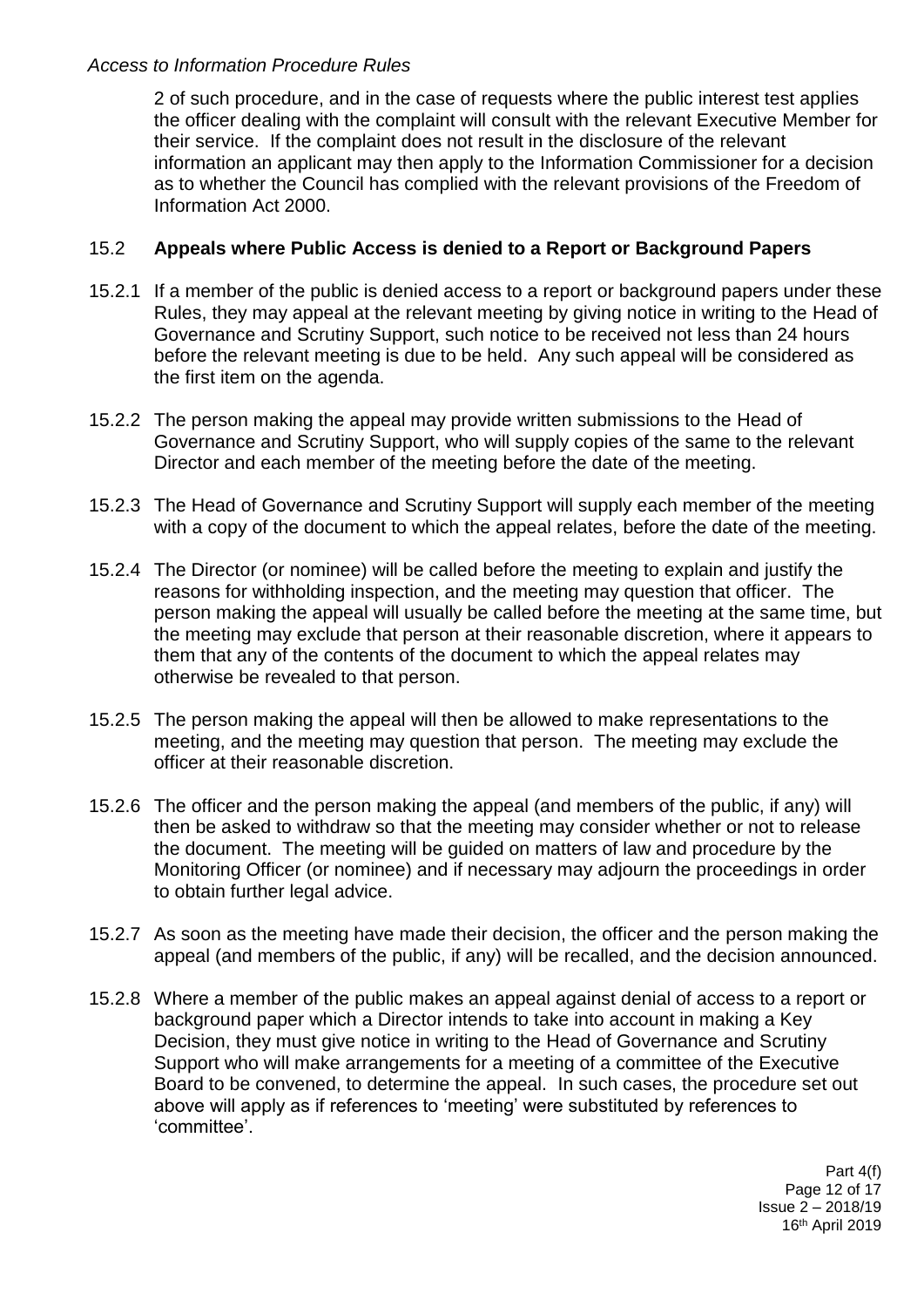### 15.3 **Appeals where a Member is denied inspection of a document**

- 15.3.1 If a Member is denied inspection of a document under their statutory rights or their need to know rights, they may appeal to the Executive Board. A decision made by a Director to withhold the inspection of any internal document shall be valid and remain in force unless and until altered on an appeal.
- 15.3.2 A Member will give notice in writing of an appeal to the Head of Governance and Scrutiny Support, who will make arrangements for a meeting of a committee of the Executive Board to be convened to determine the appeal.
- 15.3.3 The committee of the Board will meet to determine the appeal as soon as reasonably practicable, and in any event within 20 working days of receipt of the notice of appeal.
- 15.3.4 The Member making the appeal, and the Director who decided to withhold inspection (or nominee) will each submit a written report to the Head of Governance and Scrutiny Support, who will supply copies of the same to the Member, the Director and each member of the committee at least 5 working days before the date of the committee meeting.
- 15.3.5 The Head of Governance and Scrutiny Support will supply each member of the committee with a copy of the document to which the appeal relates, before the date of the committee meeting.
- 15.3.6 The Director (or nominee) will be called before the committee to explain and justify the reasons for withholding inspection, and the committee may question that officer. The Member will usually be called before the committee at the same time, but the committee may exclude the Member at their reasonable discretion where it appears to them that any of the contents of the document to which the appeal relates may otherwise be revealed to the Member.
- 15.3.7 The Member will then be allowed to make representations to the committee, and the committee may question the Member. The committee may exclude the officer at their reasonable discretion.
- 15.3.8 The committee may permit the Member to ask questions of the officer, and vice versa at their reasonable discretion.
- 15.3.9 Both the officer and the Member will then withdraw so that the committee may consider whether or not to release the document. The committee will be guided on matters of law and procedure by the Monitoring Officer (or nominee) and if necessary may adjourn the proceedings in order to obtain further legal advice.
- 15.3.10As soon as the committee have made their decision, the officer and the Member will be recalled, and the decision announced.
- 15.3.11All internal documents and copies produced for inspection following a decision of a committee of Executive Board to release the same will be so produced on the basis that, in that absence of malice, Members and officers of the Council are expressly

Part 4(f) Page 13 of 17 Issue 2 – 2018/19 16th April 2019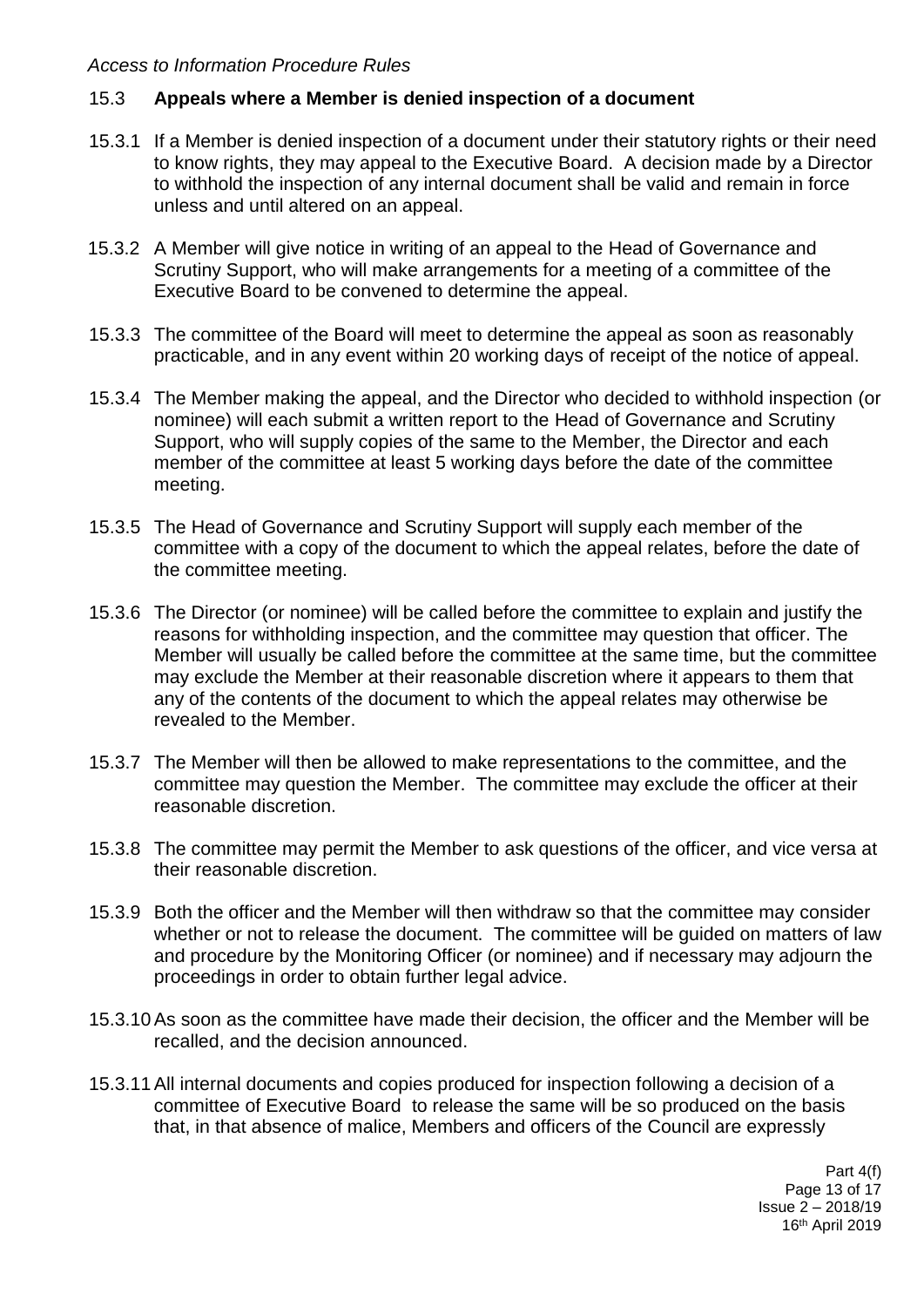indemnified by the Council in respect of any claims in litigation that may result from such publication.

> Part 4(f) Page 14 of 17 Issue 2 – 2018/19 16th April 2019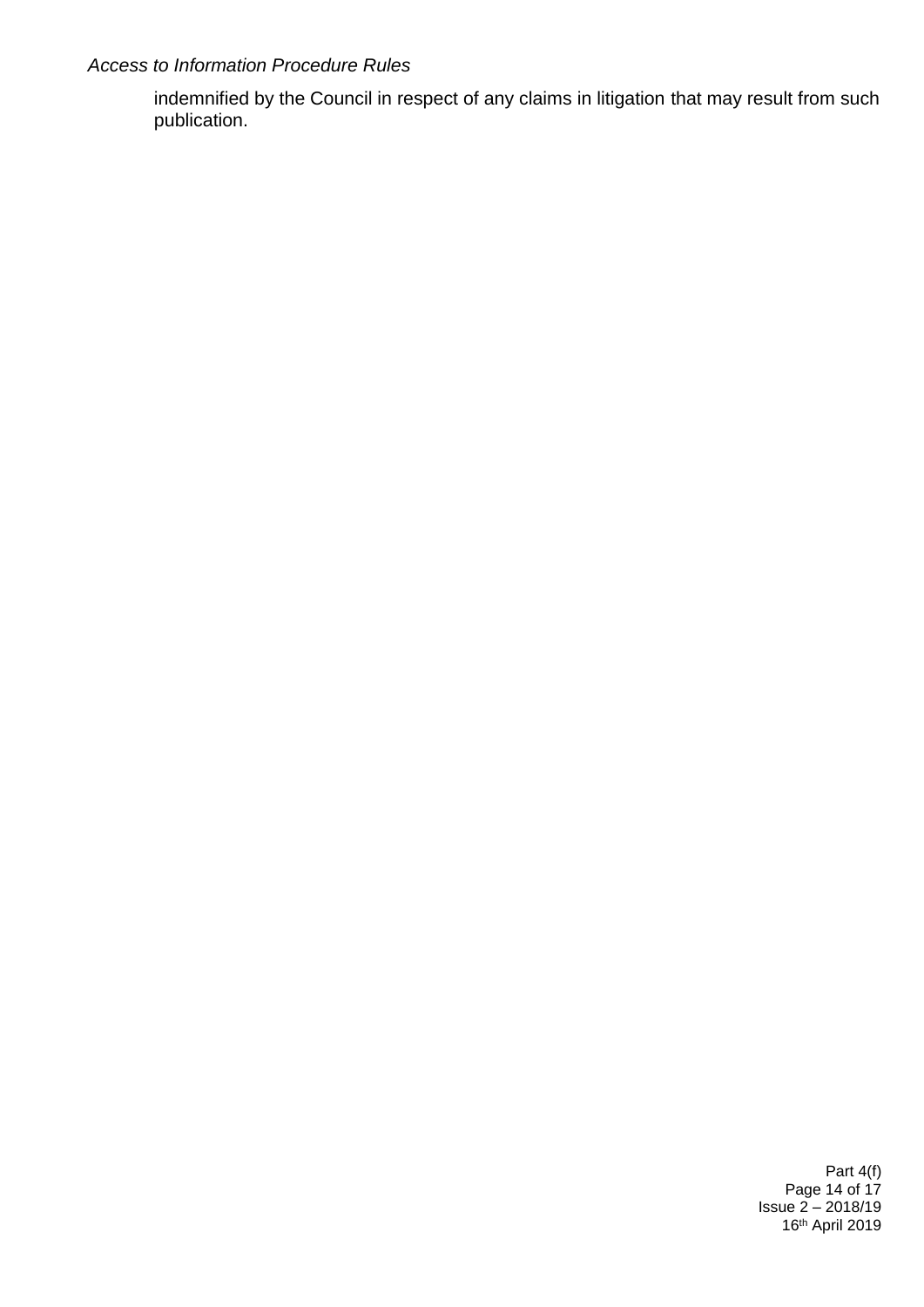# **16.0 LIST OF MEMBERS AND SUMMARY OF PUBLIC ACCESS RIGHTS**

- 16.1 The Council will publish and any member of the public may make reasonable inspection of:
	- (a) a list stating the name and address of all current Members of the Council and the Ward they represent and the name and address of all current Members of the Executive Board, Scrutiny Boards, other Committees and any sub-groups thereof; and
	- (b) a list of the rights conferred on the public to attend meetings and to inspect, copy and be supplied with documents.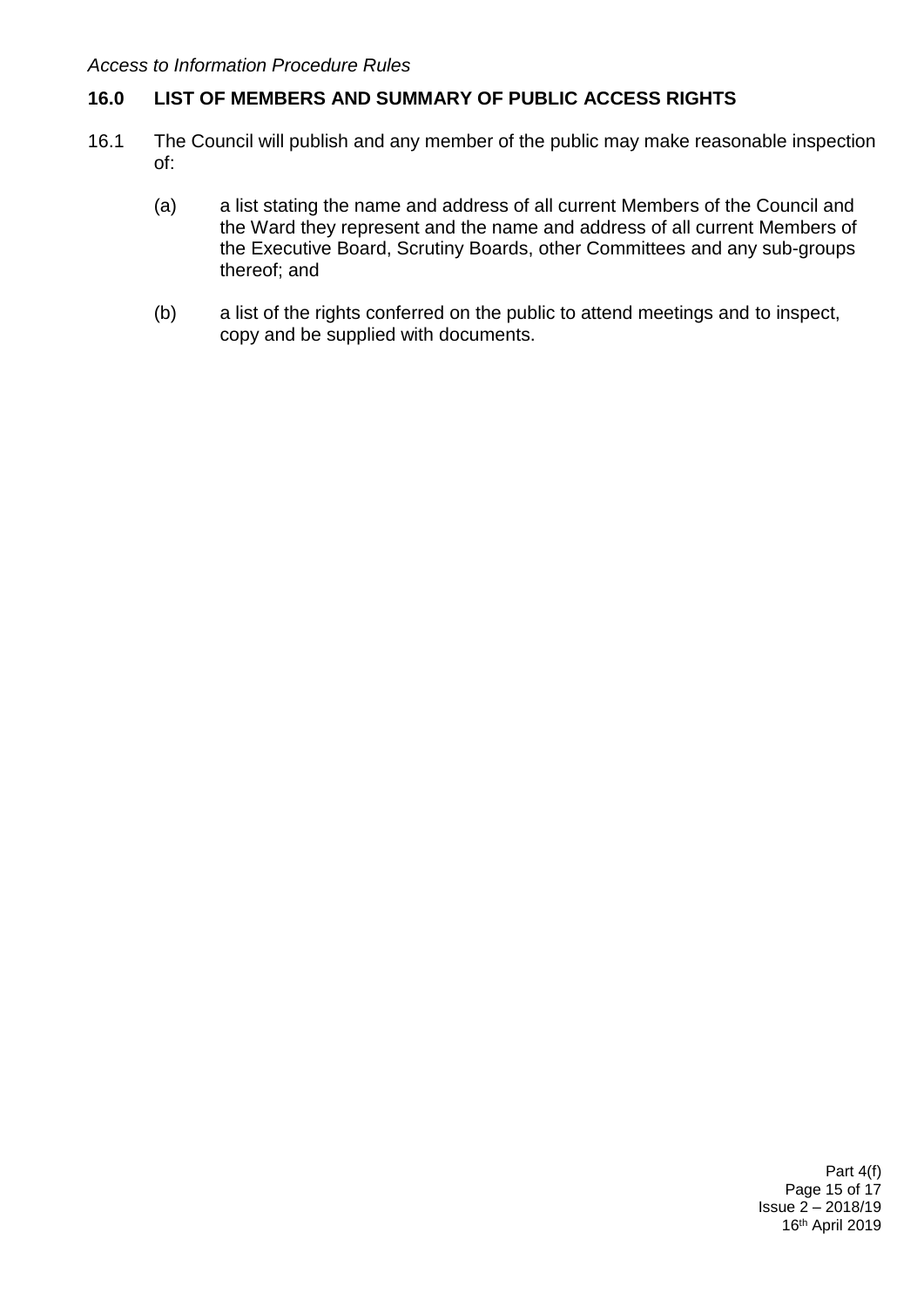# **Leeds City Council Recording<sup>12</sup> Protocol: Third Party Recording of Committees, Boards and Panels**

**The council wants to be open and transparent in the way in which it conducts its decision-making.** 

**Recording is allowed at all meetings of the authority<sup>13</sup> to enable those not present to see or hear the proceedings either as they take place (or later) and to enable the reporting of those proceedings.** 

- 1. Filming or other recording of all meetings of the authority, whilst those meetings are open to the public, is permitted<sup>14 15</sup>.
- 2. Those wishing to record proceedings should, as a courtesy, inform the chair (or clerk) of the committee of their intentions to record prior to the commencement of the meeting.
- 3. Recordings may only be taken overtly from the area designated for the public and;
	- a. Recording devices must be in silent mode
	- b. No flash or additional lighting is permitted
	- c. Recordings must be taken from one fixed position and must not obstruct others from observing proceedings
- 4. The chair of a meeting has the authority to instruct that recordings be stopped where<sup>16</sup>:
	- a. The press and public have been excluded from the meeting due to the nature of (exempt or confidential) business being discussed.
	- b. There is public disturbance or a suspension/adjournment of a meeting
	- c. The recording has become disruptive or distracting to the good order and conduct of the meeting.
	- d. Continued recording is against the wishes of an individual<sup>17</sup>

# **Use of Recordings by Third Parties– code of practice**

Following representations received from interested third parties, the following code of practice has been drawn up concerning the use of recordings.

1

<sup>&</sup>lt;sup>12</sup> This includes both video and audio recording

<sup>13</sup> Including full Council, committees (boards and panels) established by full Council (and sub committees appointed by those committees) and Executive Board.

<sup>&</sup>lt;sup>14</sup>In accordance with any regulations relating to such matters.

<sup>15</sup> All agendas will indicate that recordings may be made at the meeting by third parties; signage will also be displayed indicating this

<sup>&</sup>lt;sup>16</sup> In all cases recording equipment must be switched off.

<sup>&</sup>lt;sup>17</sup> Where members of the public raise an objection to being recorded, then those individuals will not be filmed.

However continued audio recording will be permitted where the contributions are material to the resolutions to be made.